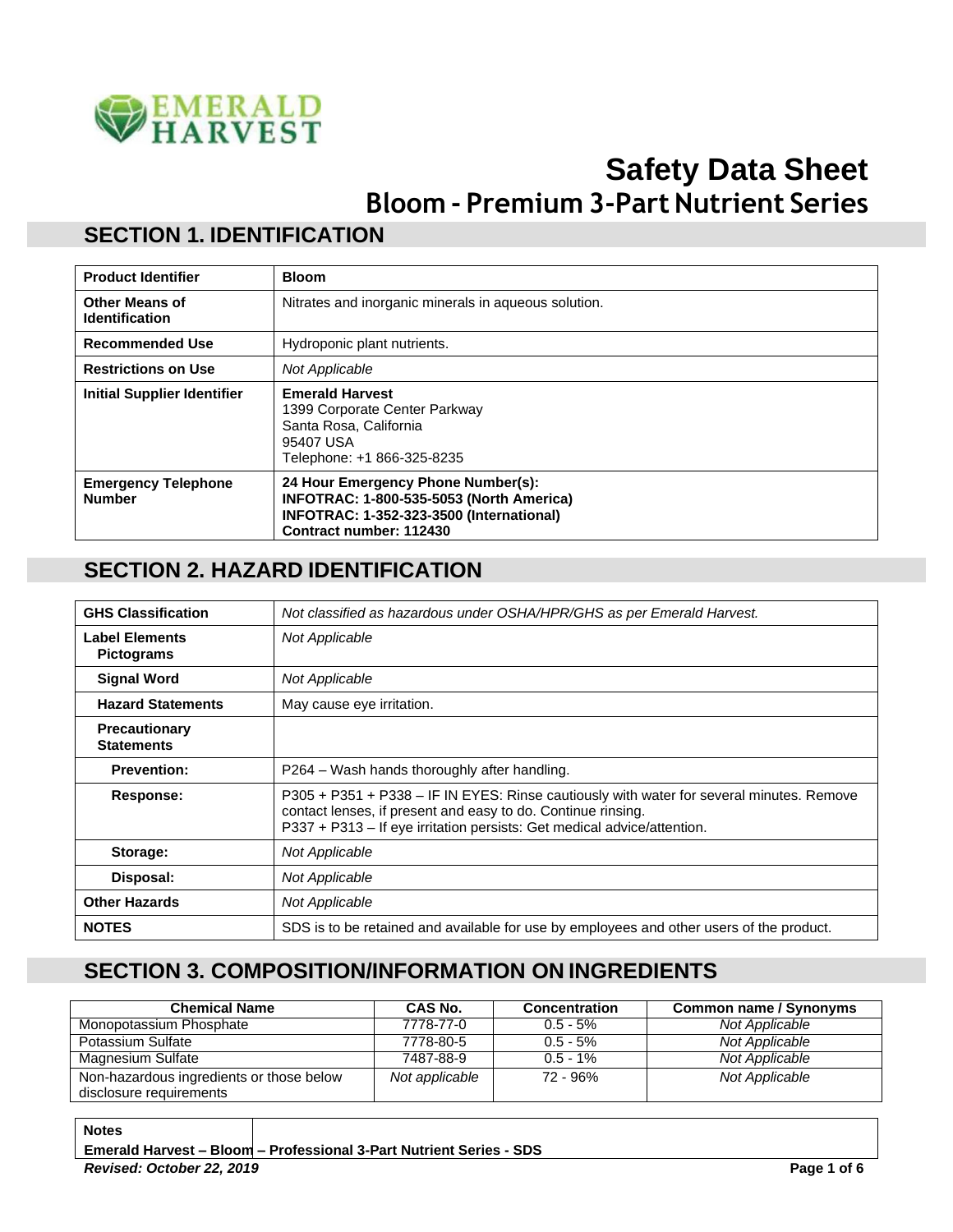# **SECTION 4. FIRST-AID MEASURES**

| <b>Inhalation</b>                                                                 | If breathed in, move person into fresh air. If concerned, seek medical attention.                                                                                           |
|-----------------------------------------------------------------------------------|-----------------------------------------------------------------------------------------------------------------------------------------------------------------------------|
| <b>Skin Contact</b>                                                               | Rinse with plenty of water. If concerned, seek medical attention.                                                                                                           |
| <b>Eye Contact</b>                                                                | Rinse with plenty of water for at least 15 minutes. Remove contact lenses if easily possible. If<br>irritation persists, get medical attention.                             |
| <b>Ingestion</b>                                                                  | Do NOT induce vomiting. Never give anything by mouth to an unconscious person. Rinse mouth<br>with water. If large amounts are ingested, get medical attention immediately. |
| <b>Most Important</b><br><b>Symptoms and Effects,</b><br><b>Acute and Delayed</b> | Acute:<br>EYE CONTACT: May cause irritation, itching, redness, watering.<br>Chronic:<br><b>Not Applicable</b>                                                               |
| <b>Immediate Medical</b><br><b>Attention and Special</b><br><b>Treatment</b>      | Treat symptomatically.                                                                                                                                                      |

#### **SECTION 5. FIRE-FIGHTING MEASURES**

| <b>Extinguishing Media</b>                                                                          |                                                                                                                      |
|-----------------------------------------------------------------------------------------------------|----------------------------------------------------------------------------------------------------------------------|
| <b>Suitable Extinguishing</b><br>Media                                                              | Not flammable, use extinguishing media appropriate for surrounding fire.                                             |
| Unsuitable<br><b>Extinguishing Media</b>                                                            | <b>Not Applicable</b>                                                                                                |
| <b>Flammability</b><br>classification (OSHA 29<br>CFR 1910.106)                                     | Not flammable.                                                                                                       |
| <b>Hazardous Combustion</b><br><b>Products</b>                                                      | Oxides of phosphorus, sulfur, other non-identified oxides.                                                           |
| <b>Specific Hazards Arising</b><br>from the Product                                                 | Not applicable.                                                                                                      |
| <b>Special Protective</b><br><b>Equipment and</b><br><b>Precautions for</b><br><b>Fire-Fighters</b> | Firefighters should wear proper protective equipment and self-contained breathing apparatus with<br>full face piece. |

# **SECTION 6. ACCIDENTAL RELEASE MEASURES**

| <b>Personal Precautions,</b><br><b>Protective Equipment,</b><br>and Emergency<br><b>Procedures</b> | Implement spill control plan. All persons dealing with the clean-up should be trained and wear the<br>appropriate personal protective equipment. Do not touch spilled product. Ensure adequate<br>ventilation. Keep all other personnel upwind and away from the spill/release. Restrict access to<br>area until completion of clean-up. Refer to Section 8, EXPOSURE CONTROLS AND PERSONAL<br>PROTECTION, for additional information on acceptable personal protective equipment.                                                                                                            |
|----------------------------------------------------------------------------------------------------|-----------------------------------------------------------------------------------------------------------------------------------------------------------------------------------------------------------------------------------------------------------------------------------------------------------------------------------------------------------------------------------------------------------------------------------------------------------------------------------------------------------------------------------------------------------------------------------------------|
| Methods for<br><b>Containment and</b><br><b>Cleaning Up</b>                                        | Ensure spilled product does not enter drains, sewers, waterways, or confined spaces. If<br>necessary, dike well ahead of the spill to prevent runoff into drains, sewers, or any natural<br>waterway or drinking supply. Ventilate area of release. Contain and absorb spilled liquid with<br>non-combustible, inert absorbent material (e.g. sand), then place absorbent material into an<br>appropriate container for later disposal (see Section 13). Contaminated absorbent material may<br>pose the same hazards as the spilled product. Notify the appropriate authorities as required. |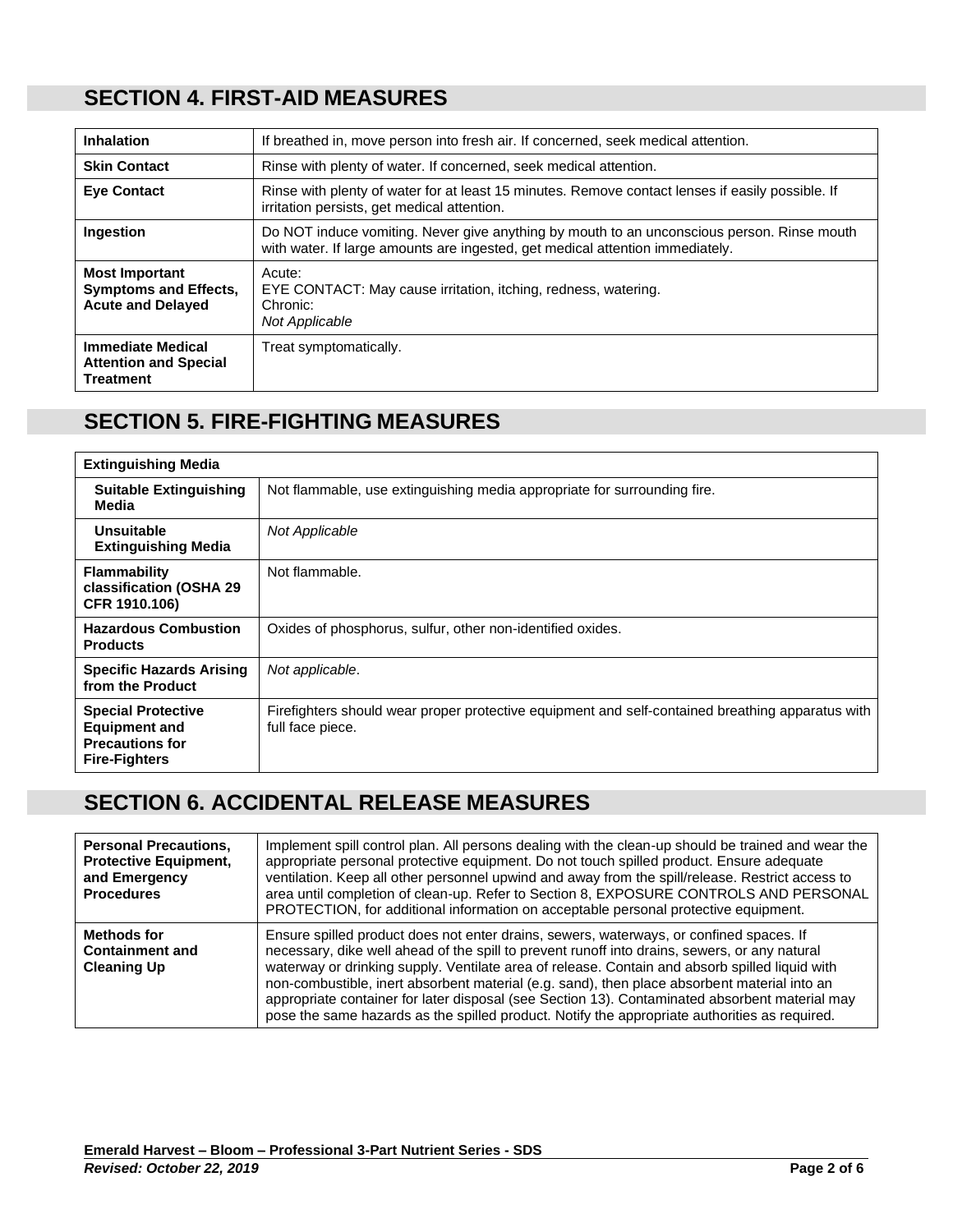#### **SECTION 7. HANDLING AND STORAGE**

| <b>Precautions for Safe</b><br><b>Handling</b> | Use with adequate ventilation. Wear suitable protective equipment during handling. Avoid<br>breathing mist or vapours. Avoid contact with skin, eyes and clothing. Wash thoroughly after<br>handling. Keep containers closed when not in use.                             |
|------------------------------------------------|---------------------------------------------------------------------------------------------------------------------------------------------------------------------------------------------------------------------------------------------------------------------------|
| <b>Conditions for Safe</b><br><b>Storage</b>   | Store in a cool, dry, well ventilated area, away from incompatibles. Inspect periodically for damage<br>or leaks. Storage area should be clearly identified, clear of obstruction and accessible only to<br>trained and authorized personnel. Keep in original container. |

## **SECTION 8. EXPOSURE CONTROLS/PERSONAL PROTECTION**

#### **Control Parameters**

| <b>Chemical Name</b>    | <b>ACGIH® TLV®</b> |                 | <b>OSHA PEL</b> | <b>NIOSH REL</b> |
|-------------------------|--------------------|-----------------|-----------------|------------------|
| Monopotassium Phosphate | Not Established    | Not Established | Not Established | Not Established  |
| Potassium Sulfate       | Not Established    | Not Established | Not Established | Not Established  |
| Magnesium Sulfate       | Not Established    | Not Established | Not Established | Not Established  |

| <b>Notes</b>                                      | *Exposure limits may vary from time to time and from one jurisdiction to another. Check with local<br>regulatory agency for the exposure limits in your area. |  |
|---------------------------------------------------|---------------------------------------------------------------------------------------------------------------------------------------------------------------|--|
| <b>Appropriate Engineering</b><br><b>Controls</b> | Use general or local exhaust ventilation to maintain air concentrations below recommended<br>exposure limits.                                                 |  |
| <b>Individual Protection Measures</b>             |                                                                                                                                                               |  |
| <b>Eye/Face Protection</b>                        | Not normally required. Wear eye protection if usage may cause splashing. Wearing contact lenses<br>is not recommended.                                        |  |
| <b>Skin Protection</b>                            | Not required under normal conditions of use. Wash after use.                                                                                                  |  |
| <b>Respiratory Protection</b>                     | Not required under normal conditions of use. Do not breathe concentrated product.                                                                             |  |
| Other                                             | An eyewash station should be made available in the immediate working area.                                                                                    |  |

# **SECTION 9. PHYSICAL AND CHEMICAL PROPERTIES**

| Appearance                                               | Liquid                  | Relative Density (water $= 1$ )                                     | 9.36 lb/gal at $68^{\circ}$ F<br>(1.12 kg/L at 20°C) |
|----------------------------------------------------------|-------------------------|---------------------------------------------------------------------|------------------------------------------------------|
| Odour                                                    | Not Available           | <b>Solubility in Water</b>                                          | Soluble                                              |
| <b>Odour Threshold</b>                                   | Not Available           | <b>Solubility in Other Liquids</b>                                  | Not Available                                        |
| рH                                                       | $4.5 - 6.5$             | <b>Partition Coefficient,</b><br>n-Octanol / Water (Log Kow)        | Not Available                                        |
| <b>Melting Point and</b><br><b>Freezing Point</b>        | Not Available           | <b>Auto-ignition Temperature</b>                                    | Not Available                                        |
| <b>Initial Boiling Point and</b><br><b>Boiling Range</b> | Not Available           | <b>Decomposition</b><br>Temperature                                 | Not Available                                        |
| <b>Flash Point</b>                                       | None up to 100°C (PMCC) | <b>Viscosity</b>                                                    | Not Available                                        |
| <b>Evaporation Rate</b>                                  | Not Available           | Flammability (solid, gas)                                           | Not Applicable (Liquid)                              |
| <b>Vapour Density</b><br>(air = 1)                       | Not Available           | <b>Upper and Lower</b><br><b>Flammability or Explosive</b><br>Limit | Not Applicable                                       |
| <b>Vapour Pressure</b>                                   | Not Available           | <b>Sensitivity to Static/Impact</b>                                 | <b>Not Sensitive</b>                                 |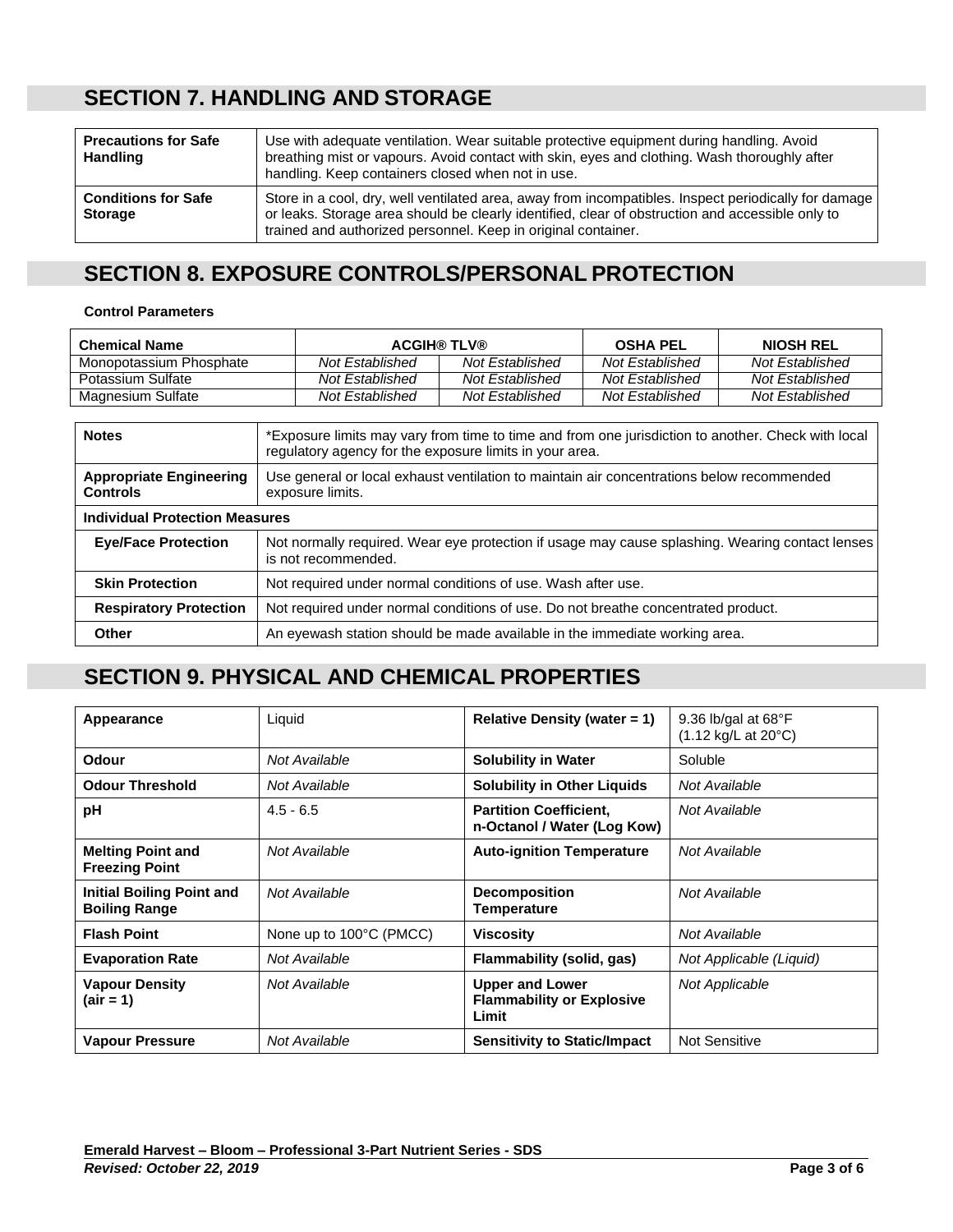# **SECTION 10. STABILITY AND REACTIVITY**

| <b>Reactivity</b>                                   | Not known or expected.                     |
|-----------------------------------------------------|--------------------------------------------|
| <b>Chemical Stability</b>                           | Stable under normal conditions.            |
| <b>Possibility of Hazardous</b><br><b>Reactions</b> | Will not occur.                            |
| <b>Conditions to Avoid</b>                          | Avoid contact with incompatible materials. |
| <b>Incompatible Materials</b>                       | Oxidizing materials, acids, bases.         |
| <b>Hazardous</b><br><b>Decomposition Products</b>   | On combustion, forms toxic fumes/oxides.   |

# **SECTION 11. TOXICOLOGICAL INFORMATION**

#### **Likely Routes of Exposure**

**Inhalation X Skin contact X Eye contact X Ingestion**

| <b>Acute Toxicity</b>                                                                |                                                                          |
|--------------------------------------------------------------------------------------|--------------------------------------------------------------------------|
| LC50 (inhalation)                                                                    | Magnesium Sulfate - LC <sub>50</sub> - > 2000 mg/L (Rabbit - 4h)         |
| LD50 (oral)                                                                          | Magnesium Sulfate - LC <sub>50</sub> - >2000 mg/kg (Rat)                 |
|                                                                                      | Monopotassium Phosphate - LC <sub>50</sub> - > 2000 mg/kg (Rat)          |
|                                                                                      | Potassium Sulfate - LC <sub>50</sub> - 6600 mg/kg (Rat)                  |
| LD50 (dermal)                                                                        | Monopotassium Phosphate - LC <sub>50</sub> - >4640 mg/kg (Rabbit)        |
| <b>Notes</b>                                                                         | Not acutely toxic based on human or animal evidence.                     |
| <b>Skin Corrosion / Irritation</b>                                                   | Not Expected.                                                            |
| Serious Eye Damage /<br><b>Irritation</b>                                            | Redness. Pain. Tearing. Will be transient.                               |
| <b>Inhalation</b>                                                                    | Not Expected.                                                            |
| Ingestion                                                                            | Not Expected.                                                            |
| <b>STOT (Specific Target Organ</b><br><b>Toxicity) - Single Exposure</b>             | Not Expected.                                                            |
| <b>Aspiration Hazard</b>                                                             | Not reported.                                                            |
| <b>STOT (Specific Target Organ</b><br><b>Toxicity) - Repeated</b><br><b>Exposure</b> | Not Expected.                                                            |
| <b>Respiratory and/or Skin</b><br><b>Sensitization</b>                               | Not known to be a sensitizer.                                            |
| Carcinogenicity                                                                      | IARC reports inadequate evidence for classification as human carcinogen. |
| <b>Notes</b>                                                                         | Target Organs: Eyes.                                                     |
| <b>Reproductive Toxicity</b>                                                         |                                                                          |
| <b>Development of Offspring</b>                                                      | Not reported.                                                            |
| <b>Sexual Function and</b><br><b>Fertility</b>                                       | Not reported.                                                            |
| <b>Effects on or via Lactation</b>                                                   | Not reported.                                                            |
| <b>Germ Cell Mutagenicity</b>                                                        | Not expected to be a mutagen.                                            |
| <b>Interactive Effects</b>                                                           | Not reported.                                                            |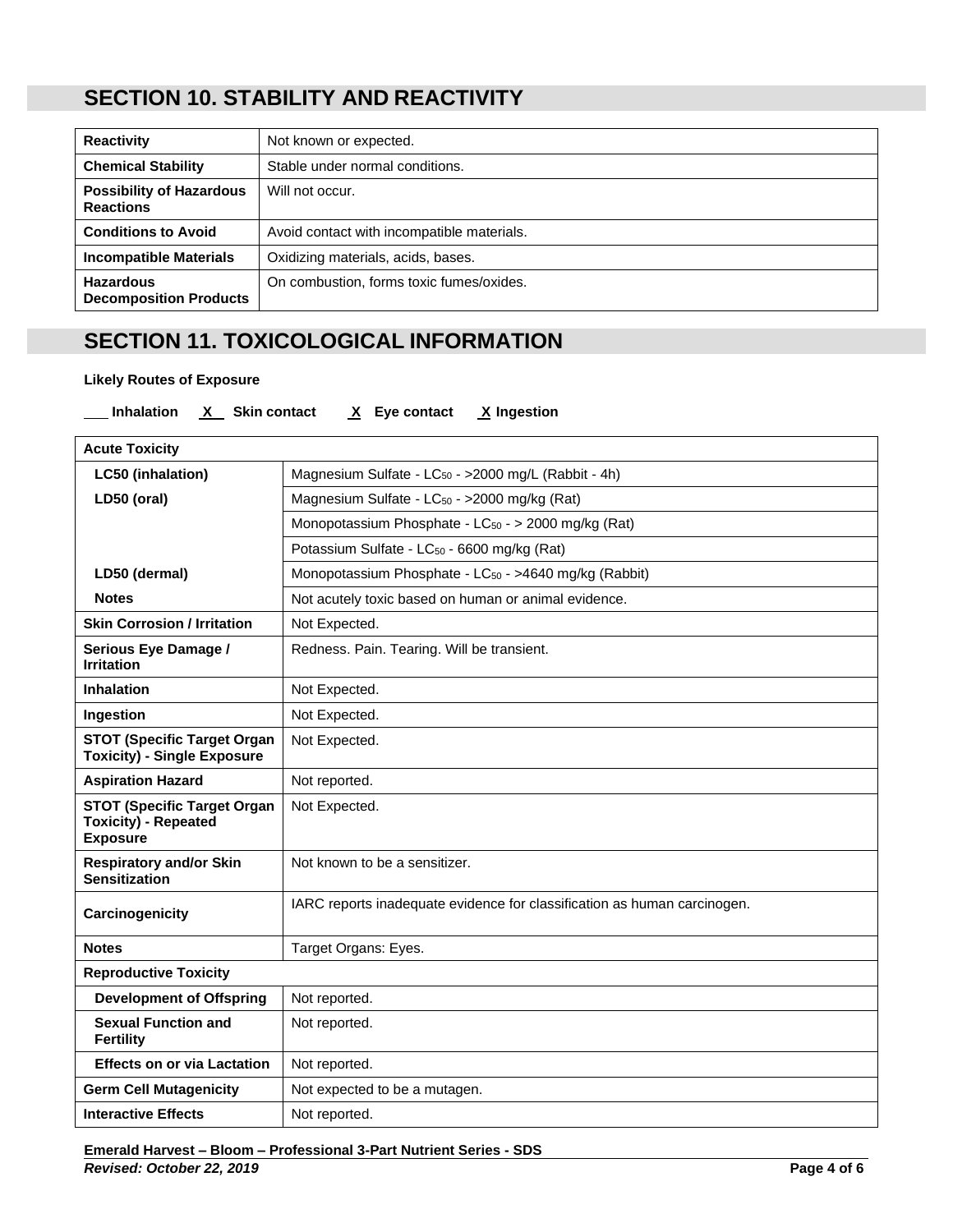### **SECTION 12. ECOLOGICAL INFORMATION**

| <b>Ecotoxicity</b>                      | Not expected to be toxic to the aquatic environment. |                       |                   |  |  |
|-----------------------------------------|------------------------------------------------------|-----------------------|-------------------|--|--|
|                                         | Ingredient                                           | <b>Species</b>        | $LC/EC_{50}$      |  |  |
|                                         | <b>Magnesium Sulfate</b>                             | <b>Fathead Minnow</b> | 2820 mg/L - 96h   |  |  |
|                                         |                                                      | Water Flea            | 343.56 mg/L - 48h |  |  |
|                                         |                                                      | Green Algae           | 2700 mg/L - 72h   |  |  |
| Persistence and<br><b>Degradability</b> | Not expected.                                        |                       |                   |  |  |
| <b>Bioaccumulative Potential</b>        | Not expected to bioaccumulate.                       |                       |                   |  |  |
| <b>Mobility in Soil</b>                 | Not Available                                        |                       |                   |  |  |
| <b>Other Adverse Effects</b>            | Not Available                                        |                       |                   |  |  |

#### **SECTION 13. DISPOSAL CONSIDERATIONS**

| <b>Disposal Methods</b> | Canadian Environmental Protection Act: All ingredients are listed in the DSL.<br>Dispose of in accordance with all federal, provincial/state, and local regulations.<br>Consult with your local supplier for additional information.                                                                                                                                                        |
|-------------------------|---------------------------------------------------------------------------------------------------------------------------------------------------------------------------------------------------------------------------------------------------------------------------------------------------------------------------------------------------------------------------------------------|
| <b>RCRA</b>             | If this product, as supplied, becomes a waste in the United States, it may meet the criteria of a<br>hazardous waste as defined under RCRA, Title 40 CFR 261. It is the responsibility of the waste<br>generator to determine the proper waste identification and disposal method. For disposal of<br>unused or waste material, check with local, state and federal environmental agencies. |

#### **SECTION 14. TRANSPORT INFORMATION**

| <b>Regulation</b>                          | UN No. | <b>Proper Shipping</b><br><b>Name</b> | <b>Technical Name (for</b><br>N.O.S. entry) | Transport<br>Hazard<br>Class(es) | Packing<br>Group |
|--------------------------------------------|--------|---------------------------------------|---------------------------------------------|----------------------------------|------------------|
| <b>Canadian TDG</b><br><b>Regulations*</b> |        |                                       |                                             |                                  |                  |
| 49 CFR/DOT*                                |        |                                       |                                             |                                  |                  |
| <b>IATA Regulations*</b>                   |        |                                       |                                             |                                  |                  |
| <b>IMDG Code*</b>                          |        |                                       |                                             |                                  |                  |
|                                            | Note:  |                                       |                                             |                                  |                  |
| <b>Notes: *NOT REGULATED FOR TRANSPORT</b> |        |                                       |                                             |                                  |                  |

# **SECTION 15. REGULATORY INFORMATION**

| <b>US Federal Information</b>                                                     |               |             |                                                     |                                                                                                          |                                           |                              |
|-----------------------------------------------------------------------------------|---------------|-------------|-----------------------------------------------------|----------------------------------------------------------------------------------------------------------|-------------------------------------------|------------------------------|
| Components listed below are present on the following U.S. Federal chemical lists: |               |             |                                                     |                                                                                                          |                                           |                              |
| Ingredients                                                                       | <b>CAS</b>    | <b>TSCA</b> | <b>CERCLA</b>                                       | <b>SARA TITLE III:</b><br>Sec. 302,<br><b>Extremely</b><br><b>Hazardous</b><br>Substance, 40 CFR<br>355. | <b>SARA TITLE III: Sec. 313</b>           |                              |
|                                                                                   | <b>Number</b> | Inventory   | Reportable<br>Quantity(RQ)<br>(40 CFR)<br>117.302): |                                                                                                          | Form R - Reporting<br><b>Requirements</b> | <b>Supplier Notification</b> |
| Monopotassium<br>Phosphate                                                        | 7778-77-0     | <b>Yes</b>  | N <sub>o</sub>                                      | No.                                                                                                      | <b>No</b>                                 | No                           |
| Potassium<br>Sulfate                                                              | 7778-80-5     | <b>Yes</b>  | No.                                                 | <b>No</b>                                                                                                | <b>No</b>                                 | No                           |
| Magnesium<br>Sulfate                                                              | 7487-88-9     | <b>Yes</b>  | No.                                                 | <b>No</b>                                                                                                | No                                        | No                           |